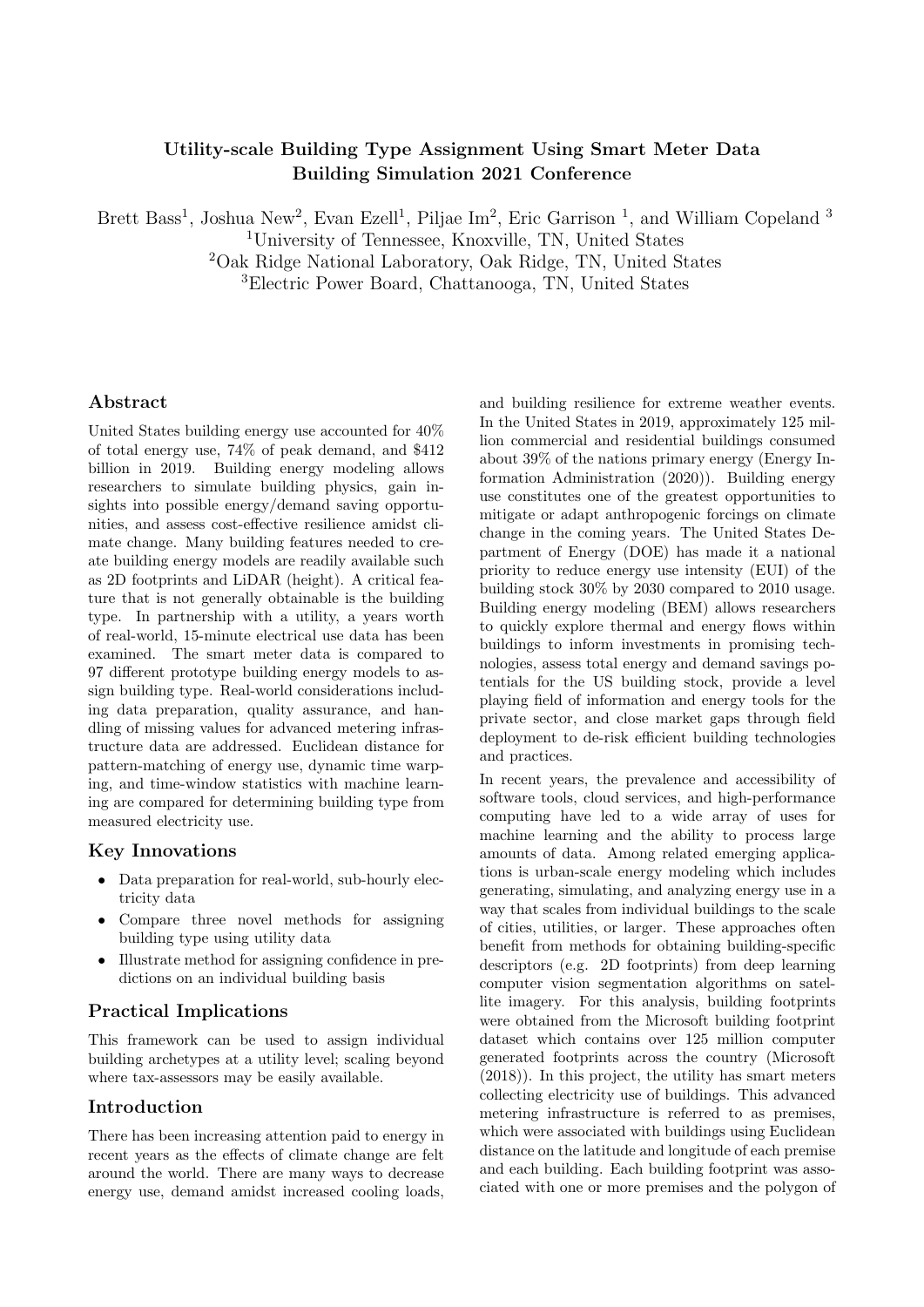the footprint was used to calculate each building's 2D footprint area. Building height was obtained from a LiDAR data set that was developed over the course of five years for the state of Tennessee [State of Ten](#page-9-2)[nessee](#page-9-2) [\(2019\)](#page-9-2). The 2D footprint was extruded based on LiDAR processing for the height of the building and used as an estimate of total conditioned area. In partnership with the Electric Power Board (EPB) of Chattanooga, TN, 15-minute electricity data for calendar year 2015 from smart meters for each of 178,368 buildings was shared in order to analyze energy and demand savings opportunities. With the building 2D area, building height, and whole-building electricity use, the electrical portion of actual energy use intensity (EUI) was calculated.

Computation of EUI can be a guide for utilities in assessing demand or emissions reduction opportunities for energy-intensive buildings, but EUI doesn't provide sufficiently detailed metrics necessary to make utility-scale investment decisions. To make such data actionable, building energy models have the potential to provide energy, demand, emissions, or cost impacts dynamically at the scale of individual buildings, feeders, substations, or the entire service territory. While building footprint data is readily available today and LiDAR data for building height is becoming more available at reasonable costs, the geometry of the building must be populated with thousands of details to create a modern building energy model. There are ASHRAE audit processes (levels 1-3) with prioritized lists for collecting major energy use contributors in a building. However, both due to the intractability of such labor-intensive efforts at an urban scale combined with the privacy concerns associated with extracting some data automatically, accurately identifying the building type is an outstanding issue in the area of urban-scale energy modeling. Several countries have defined reference, prototype, or other canonical building energy models by common building functions (e.g. offices, schools) over different building code vintages based on surveys of energy-relevant characteristics (e.g. HVAC type, water heating, lighting, hours of operation) in these buildings. Such intelligent defaults are often necessary since modern simulation engines such as EnergyPlus, used in this study, has on average approximately 3,000 inputs (depending on size and complexity of the building) and an input/output reference manual with over 3,000 pages of everything that can be inserted or simulated/output from a building energy model. If building descriptors can be used to accurately assign building type, all internal characteristics can be assigned as an intelligent guess, used to generate answers to initial investment-grade questions, and refined as necessary. This paper explores the use of 15-minute measured electrical use of each building as one building descriptor which, if available, could be used to assign building type in a useful manner.

Obtaining the inputs about individual buildings physical characteristics may be easy on a county-sized scale with tax assessor's data, but is more difficult to obtain as the number and geographical regions of buildings increase. Simulations can be performed with relatively few parameters if major internal, energy-use characteristics are assumed from prototype buildings. The more input information available to generate the model, the more accurate the simulation. DOE's prototype buildings are a set of typical residential and commercial building models derived from the DOEs earlier commercial reference building models. The 16 different commercial prototype models represent approximately 80% of commercial buildings in the U.S. [\(US Department of Energy](#page-9-3) [\(2019a\)](#page-9-3)). There are also residential prototype buildings that cover a large number of residential variation. The prototype models provide a consistent baseline of comparison for actual buildings of these types [\(US](#page-9-4) [Department of Energy](#page-9-4) [\(2019b\)](#page-9-4)). As one would expect, the building type assignment to a prototype has a large effect on the type of equipment (sizing and schedules), envelope characteristics, occupancy, and many other related characteristics that determine the anticipated energy use or energy savings opportunities from that BEM. If the simulations are of sufficient quality, a cogent digital twin of buildings at city- or utility-scales can be generated, simulated, analyzed, and intuitively visualized. A digital twin of a utility can facilitate infrastructure-scale investments from the quantified energy, demand, cost, and emissions reduction opportunities for relevant buildings.

Each DOE prototype building, in addition to having a building type, has a vintage based on the building codes relevant at different years. While building codes in the U.S. are updated every three years, each state or local region elects which code-release year they choose to enforce: the ASHRAE (i.e. 90.1, 90.2), International Energy Conservation Code (IECC), or some variant of those standards within its geographical region. Each new code release typically requires higher levels of energy efficiency, with current building codes requiring a building that uses approximately 40% of the energy than they did in 1985 [\(Liu](#page-9-5) [and Athalye](#page-9-5) [\(2018\)](#page-9-5)). For urban-scale energy modeling of buildings, building type and vintage are an integral part of the simulation with much of the accuracy or value of the resulting analysis deriving from the accuracy by which building type and vintage are assigned.

The impact that building type and vintage have on simulation results are shown in Figures [1](#page-3-0) and [2](#page-3-1) for climate zone 4A (Chattanooga). Each building type and vintage combination was simulated using the same geometry to illustrate the impact these parameters have on simulated annual energy use. The difference in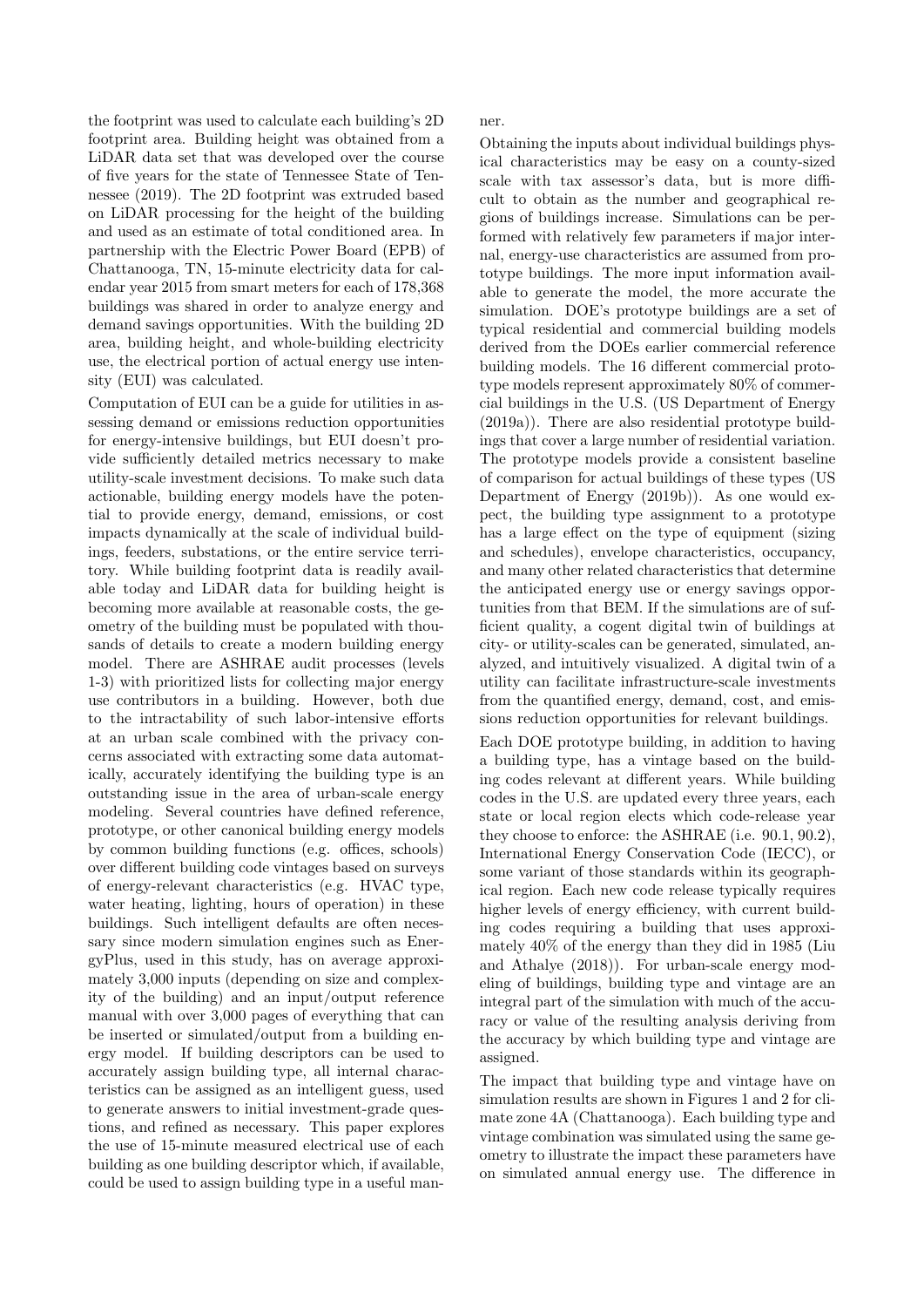electricity use across building types is significant with warehouses using less than 500 GJ annually whereas hospitals use 4000 GJ annually with the same geometry. These findings change across different climate zones throughout the U.S., but this is representative of building energy models in Chattanooga and the EPB service area.

For EPB's service area of 178,368 buildings, data for footprint and height were used to determine estimated conditioned square footage and calculate electrical use intensity from measured smart-meter data. This was then compared to all possible building type and vintage combinations to determine which annual, 15-minute electricity use intensity pattern most closely matched each building's actual electricity use pattern. An example of a real building compared to two sample prototype buildings is shown in Figure [3.](#page-4-0) Three methods of assigning building type and vintage labels to each of the buildings were compared. The first method is calculating Euclidean distance between each sample building 15-minute EUI to the 97 prototype combinations 15-minute EUI with the shortest distance being the label. The second method uses the minimum dynamic time warping (DTW) distance to select the appropriate building label. The last approach is to create a machine learning (ML) model from time-based statistics from the 15-minute EUI to predict labels. These methods are described and compared in greater detail within the Methods and Results sections.

A critical piece of this analysis was how to handle missing data from the real EPB 15-minute electricity. Premises had differing amounts and different types of missing data. Missing data was ultimately categorized into three different types. The first type of missing data was small gaps. Small gaps were considered less than one week. Small gaps were dealt with using autoregressive integrated moving average (ARIMA) in which ARIMA was fitted to the signal and the small missing gaps were imputed. The next type of missing data was large gaps. These large gaps were greater than one week but less than three quarters of the year. Large gaps were either left out (where imputation was unnecessary), or they were imputed using univariate DTW imputation. The last type of missing data was premises that had more than 75% of their data missing. These files were removed as classifying buildings on that small amount of data could lead to error. Since results can vary significantly based on the methods of preliminary data preparation, our methods are disclosed within the following Data section.

## Data

The real 15-minute electricity data was provided by EPB Chattanooga. The data covered more than 178,000 premises while this study focuses on a small sample to test out several methods. The electrical energy values were reported in average kilowatts (kW) consumed during each 15-minute interval with the sum of four consecutive values resulting in kilowatthours (kWh). With this real, raw data, there were several issues with the data and its format which we attempt to succinctly describe and address here.

First, the data was provided in a streaming format at a resolution of 15-minutes from each utility-grade meter as it was available. This meant that the reporting and interleaving of data use information needed to be assembled into time-series for each unique meter's ID. The result of the initial pre-processing phase was a spreadsheet with 178,368 rows and 35,040 columns of 15-min energy use (kW) of each building's electrical use for calendar year 2015. Second, there was missing data for many of the 15-minute intervals for many of the premises. While previous work has reported over 93% of buildings were missing less than 2% of their data, out of the small sample that was analyzed for this comparison, none of the premises had "full" sets of data. Third, some data is incorrectly formatted, being either a wrongly formatted date/time string or a non-numeric value for energy use. Fourth, as this data represents real electricity use, business operations occur in the middle of time series that can raise complications for data processing, such as customers changing rate structures, meter swapouts with different IDs mid-year, or stopping power to a building. Duplicate reporting was also present in the data. Properly dealing with such issues is a critical part of any analysis.

The 97 combinations of prototype building and vintage combinations were simulated using EnergyPlus and climate zone ASHRAE-169-2006-4A building codes and actual meteorological year (AMY) weather data for the year corresponding to the year of the EPB data. Table [1](#page-3-2) contains the prototype building types and standards. The 15-minute electricity data output was measured in Joules and converted to kWh for comparison to the EPB data. For this analysis, and to address confusion between electrical and energy use intensity, all building energy models were converted to all-electric HVAC for comparison purposes.

### Missing Values

Many researchers underestimate the time required for data preparation. While this may vary dramatically by project, total project time spent on data preparation often ranges from 70 - 92% [\(KDnuggets](#page-9-6) [\(2003\)](#page-9-6)). Likewise, preparing data files was a major part of this analysis. The prototype files were outputs from the simulation and therefore did not need cleaning. For comparison, the real electricity data had to be cleaned. The distributions of the number of missing values and the number of 0 values of the sample of 100 premises is shown in Figure [4.](#page-5-0)

Many of the premises had a relatively low percent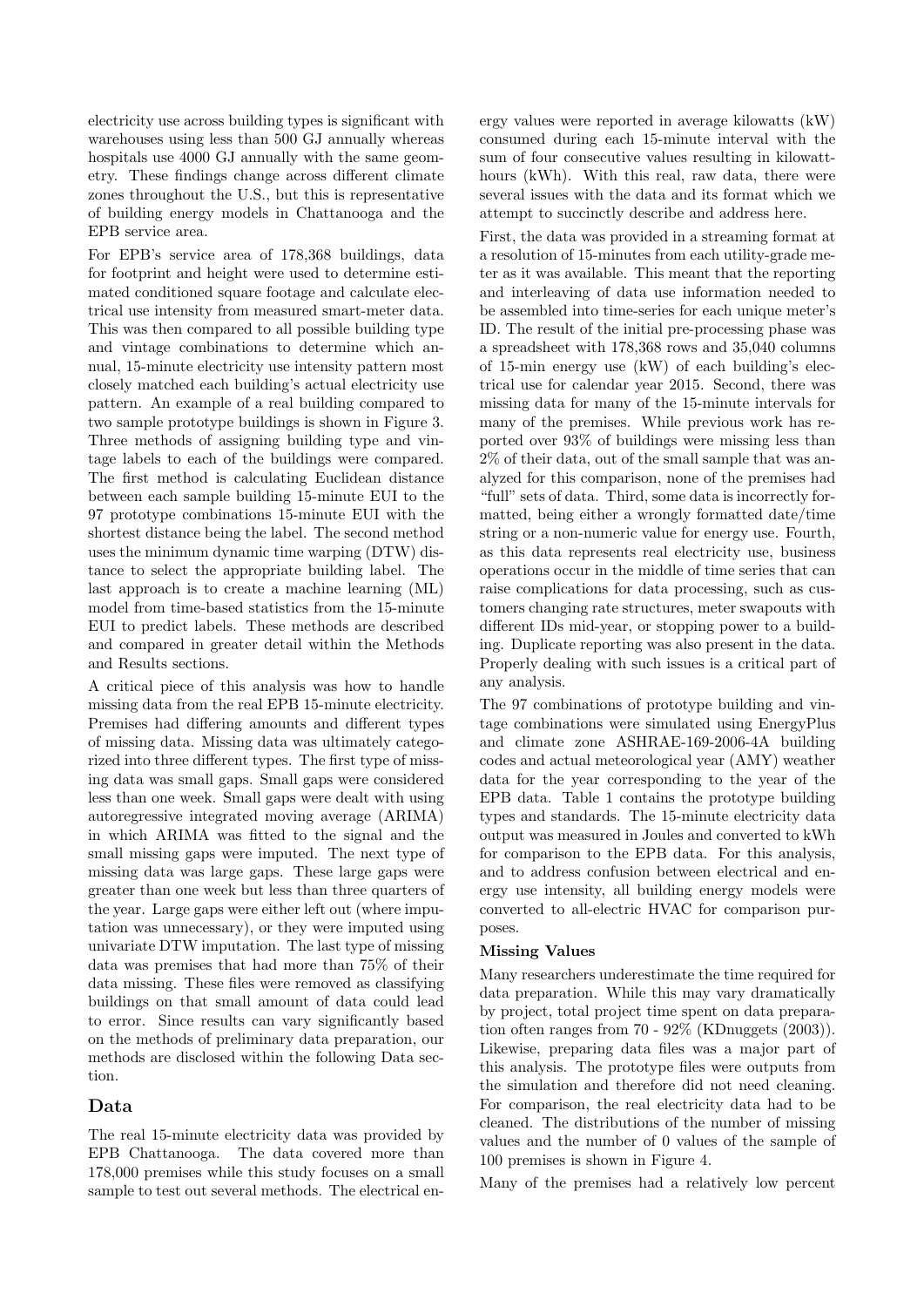<span id="page-3-0"></span>

Figure 1: Building Type has a significant impact on annual electricity use with some buildings using orders of magnitude more electricity for the same geometry.

<span id="page-3-1"></span>

Figure 2: The building vintage affects electricity use with older vintages using more energy than newer ones.

of "NA" or "0" values; however, there are several premises in which much of the data is missing or 0, including several premises that had values of 0 for the majority of the year. First, it is important to note that 0s are treated differently than NA values. Only gaps of 0 values greater than one week were treated as missing values and thereby imputed. Any zero value that contained values greater than 0 within a week before or after was kept in the data while these longer strings of 0s were treated as missing. It is impossi-

<span id="page-3-2"></span>Table 1: Every valid combination of Building Type and Standard were used to create 97 prototype models.

| ны энтийн шого изси го стало эт ргогогдро тошыг |                   |
|-------------------------------------------------|-------------------|
| <b>Building Type</b>                            | Standard          |
| Small Office                                    | DOE-Ref-Pre-1980  |
| Medium Office                                   | DOE-Ref-1980-2004 |
| Large Office                                    | 90.1-2004         |
| Standalone Retail                               | 90.1-2007         |
| Retail Stripmall                                | 90.1-2010         |
| Primary School                                  | 90.1-2013         |
| Secondary School                                |                   |
| Outpatient                                      |                   |
| Hospital                                        |                   |
| Small Hotel                                     |                   |
| Large Hotel                                     |                   |
| Warehouse                                       |                   |
| Quick-service Restaurant                        |                   |
| <b>Full-service Restaurant</b>                  |                   |
| Mid-rise Apartment                              |                   |
| High-rise Apartment                             |                   |
| Residential                                     |                   |

ble for one to know if these longer than one week 0 strings are legitimate values or some sort of sensor or recording failure during these periods of time. The reason they are being treated as missing is because these long 0 strings will not compare to the prototype buildings which have no missing or 0 data. The first thing that was done was to categorize the missing data into three types.

#### Small Gaps

This study defines small gaps to be less than one week of consecutive missing values. If these small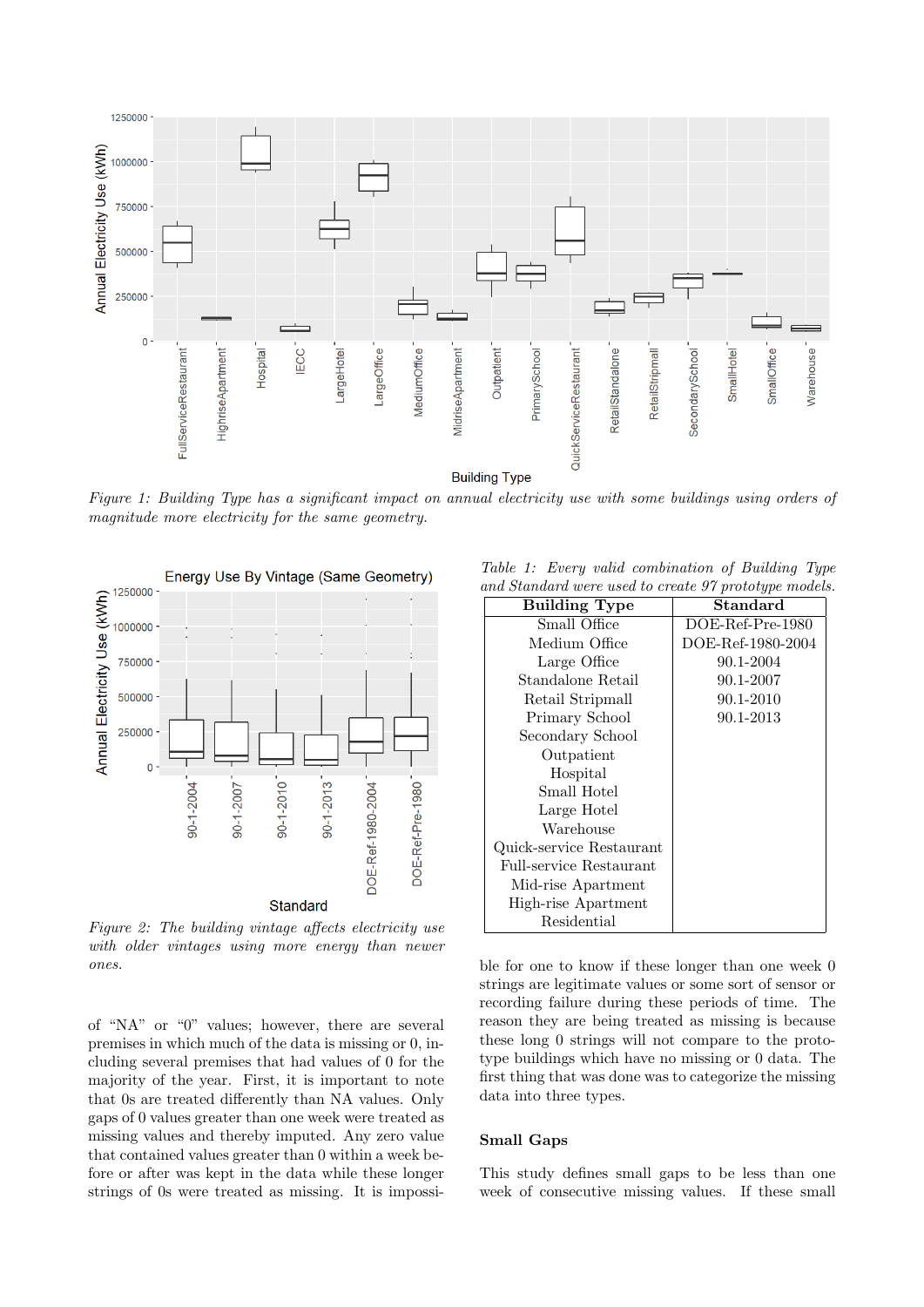<span id="page-4-0"></span>

Figure 3: Comparing real building 15-minute EUI to two prototype simulations shows this building more closely matches a residential prototype rather than the office prototype. In this study, every building's real data is compared to all 97 Building Type and Vintage combinations.

gaps were 0 values, they were left in the data. If these small gaps were missing values, they were imputed using Auto Regressive Integrated Moving Average (ARIMA). ARIMA models forecast a time series based on past values. The "Autoregression" (AR) refers to model that regresses on lagged values. "Integrated" (I) represents the differencing of raw observations to allow for the time series to become stationary. And "Moving Average" (MA) incorporates the dependency between an observation and a residual error from a moving average model applied to lagged observations. These combined features attempt to fit the data and forecast future points [\(Hyndman and](#page-9-7) [Athanasopoulos](#page-9-7) [\(2020\)](#page-9-7)). An ARIMA model was fit to each of the series of 15-minute data for each premise. The model was then used to forecast the small gaps throughout the 35,040 points of the year. ARIMA was a good choice for this imputation as it can naturally handle missing data and provided the imputation (forecast) with more depth than interpolation various other methods that were explored. An example of the ARIMA imputation is shown in Figure [5.](#page-5-1)

### Large Gaps

This study defines large gaps to be any number of consecutive missing values or 0s greater than one week and less than three months. These gaps were dealt with in two different ways. Both ways started out the same in which small gaps were imputed as previously shown using ARIMA. Once the small gaps were imputed, a copy of the premises was stored with NA values remaining for DTW which will be shown later. Another copy of the premises was imputed using univariate dynamic time warping for large gaps of missing data. ARIMA and several other imputation methods were attempted for the large gaps, but most could not handle this much missing data in a row and the result was imputation that looked nothing like its surrounding points. An example of the univariate dynamic time warping imputation is shown in Figure [6.](#page-5-2)

The three types of gaps as well as their respective imputation strategy are shown in Table [2.](#page-4-1) This overall imputation methodology allowed for a full comparison of 15-minute prototype simulation EUI to 15 minute actual building EUI for classification of building type and standard.

<span id="page-4-1"></span>Table 2: Different imputation strategies were used for different gap sizes in the meter data.

| <b>Missing Data Type</b> | <b>Imputation Strategy</b> |
|--------------------------|----------------------------|
| Small Gaps               | Auto Regressive Integrated |
| $(< 1$ Week)             | Moving Average (ARIMA)     |
| Large Gaps               | Univariate Dynamic         |
| $(> 1$ Week)             | Time Warping (DTW)         |
| $> 75\%$ Missing         | Omitted                    |

## Methods

### Euclidean

The first and most straightforward method of comparison of the real 15-minute EUI data to the prototype 15-minute EUI data was measuring Euclidean distance between the EPB sample to each of the 97 prototype simulation combinations. For this analysis,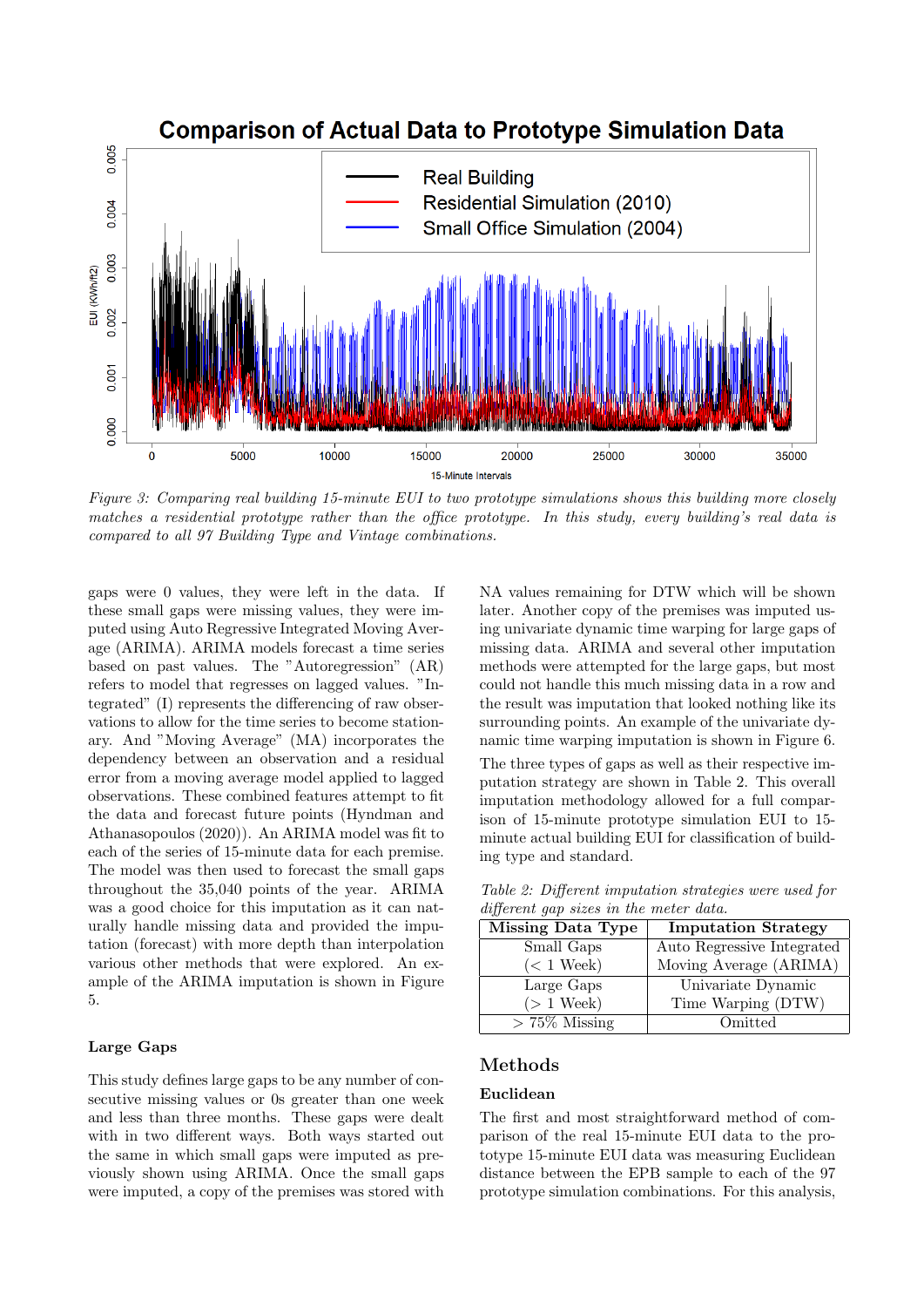<span id="page-5-0"></span>

Figure 4: Most meter data had less than 1000 "NA" or " $0$ " values, some had significant gaps, and a few had nearly all "0" values. Different strategies were used to address these.

the previous sections about imputation were ignored as time did not factor into this method. This resulted in a comparison of however many points were in the EPB sample to the same number of points from each of the prototypes. The prototype and standard combination with the smallest distance to each of the observations was chosen as the label for that observation. This method has been previously analyzed [\(Garrison et al.](#page-9-8) [\(2019\)](#page-9-8)).

#### Dynamic Time Warping

The next method of comparing the EPB data to the prototype combinations was DTW. DTW is a commonly used measure of the similarity between two time series. DTW works by finding the optimal global alignment between two time series accounting for temporal distortions. The algorithm optimally maps one time series onto another and similarly to Euclidean by comparing each point in one time series to every other point and returns the warped distance as a result. By doing this, even if time series are not exactly in phase, their points are compared and the warping distance would be small. This method may be a good fit for electricity data as the same patterns may occur at different points throughout the year. As one would expect, this vast comparison is very computationally expensive (quadratic time and space complexity) and many modifications have been made in an attempt to expedite this process. For this analysis, an approximation called "FastDTW" was used [\(Salvador and Chan](#page-9-9) [\(2004\)](#page-9-9)). A comparison of Euclidean to DTW is shown in Figure 5. The DTW warps to another section of the time series and maps

<span id="page-5-1"></span>**ADIMA FIT, Full Year** true values true values<br>imputed values  $\overline{a}$  $002$ 1,000 Sep Jan Mai May Jul Nov Jan **ARIMA FIT - Zoom - 2 Days** ● true values<br>▲ imputed values  $002$ A/VA  $\overline{a}$  $600$ 

Figure 5: Example of Small Gap ARIMA Imputation, shown for a single building at full year and  $2$ -day scales, qualitatively illustrates filling in logical values within the time series data.

<span id="page-5-2"></span>

Figure 6: Example of Large Gap Univariate DTW Imputation, shown for a single building at full year scale, demonstrates original data (top) filled with data based on the imputation strategy (bottom) in a way that preserves characteristics of the time series.

similar queries together which may result in a better match. DTW cannot be used directly on time-series with missing data. The data either had to be omitted or imputed. For this analysis, the missing data was imputed for comparison using the small and large gap strategy previously described.

#### Windowed Statistics Machine Learning

The final method of labeling building type and standard was using a Machine Learning (ML) classifier. The ML classifier was done in a different way than the previous two methods. Instead of directly comparing the data to the prototypes, this method extracted time and statistics-based features from the data with the prototypes considered the labels. The Caret package in R was used to build, tune, and compare these models [\(Kuhn](#page-9-10) [\(2019\)](#page-9-10)). The first thing that had to be done was to impute the data. Similar to the second DTW method, time series small gaps were imputed using ARIMA and large gaps were imputed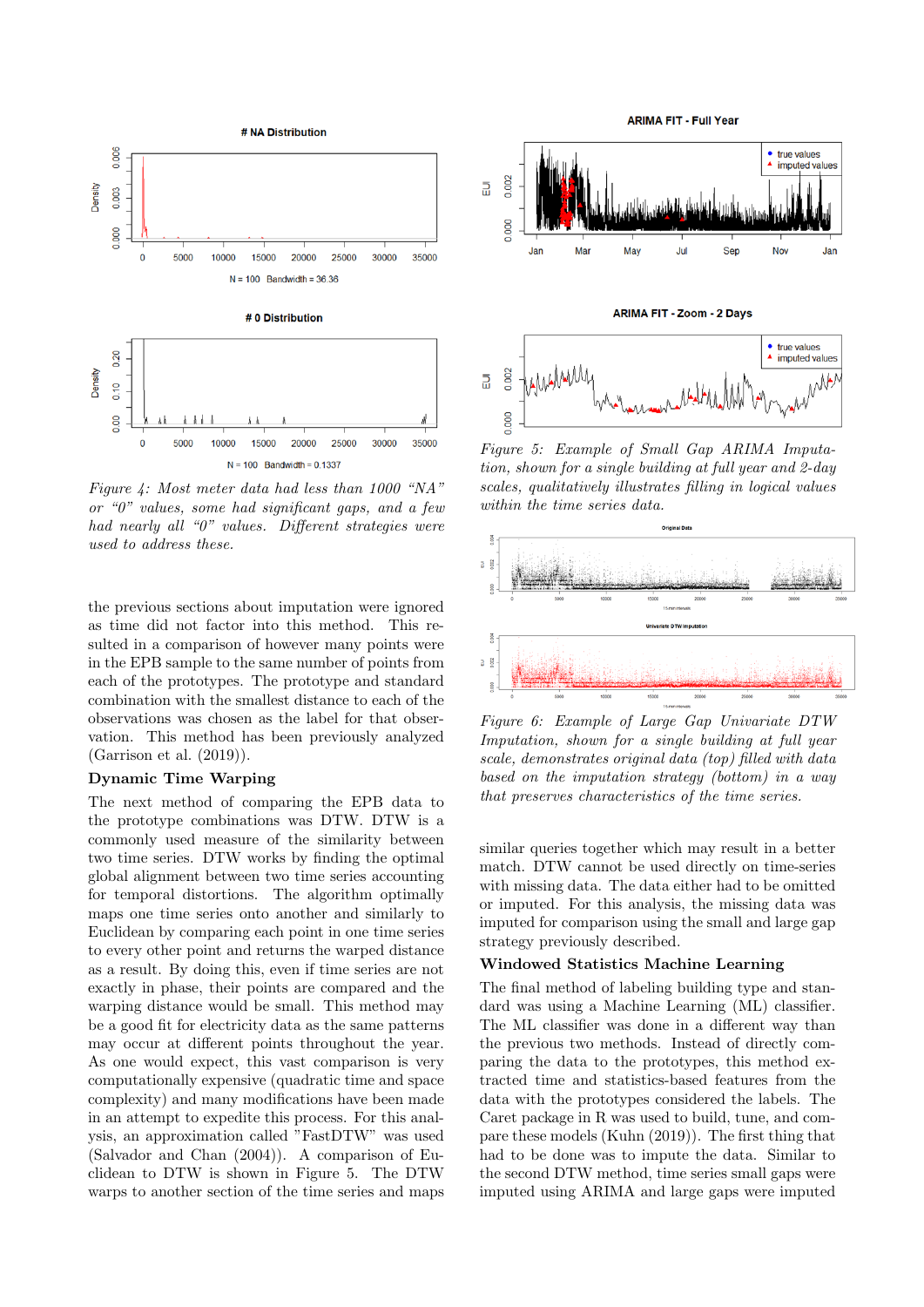

Figure 7: Euclidean Distance vs Dynamic Time Warping [\(Schfer](#page-9-11) [\(2015\)](#page-9-11)). Sine curves demonstrate Euclidean distance may not adequately compare two time series.

using univariate DTW. Several time-based statistics were extracted from the time series. They are shown in Table 3 below.

Table 3: Combinations of Time windows and Statistics were calculated to identify unique statistical variations between buildings at different time scales. For example, weekends can traditionally serve as a significant differentiator between building types.

| $\overline{\phantom{a}}$ |                    |
|--------------------------|--------------------|
| Time Window              | Statistic          |
| Monthly                  | Maximum            |
| Yearly                   | Mean               |
| Weekends                 | Median             |
|                          | Minimum            |
|                          | Standard Deviation |

These time windows were chosen as they summarize critical structures of the time series. For example, one would expect the EUI of a large office on the weekend to be different than normal and completely different when compared to other building types. Weekly windows were originally used but removed as they resulted in lower cross-validation metrics. Three different models were evaluated with a hyperparameter grid search being used for each to compare optimal models for each. These models were k-nearest neighbor (KNN), random forest (RF), and extreme boosting (xgbTree). KNN is a classifier that works by assessing the distance of a test vector to all training vectors with the label being the vector at which distance is minimized [\(Ripley](#page-9-12) [\(1996\)](#page-9-12)). xgbTree and RF are both decision tree classifiers which work by recursively partitioning data based on feature values for which each of the partitions serves as a test for on a feature of test data [\(Quinlan](#page-9-13) [\(1986\)](#page-9-13)). Boosting (xgbTree) relies on shallow trees for which error is minimized by minimizing bias while RF utilize fully grown decision trees and minimizes error by minimizing variance [\(Chen and Guestrin](#page-9-14) [\(2016\)](#page-9-14); [Breiman](#page-9-15)  $(2001)$ ).

As there were 97 different classes with one observation per class, cross-validation could not be done with the raw labels. Instead, the labels were changed to building type only (removing vintage), thereby incorporating at least 3 labeled observations (6 for most) into the training data set which allowed for classic cross-

validation to get a rough estimate of what the hyperparameters should be to split the building types. The random forest ultimately had the highest classification accuracy and was the final model used to create the building energy models for the EPB samples. The hyperparameter grid values are shown in Table [4](#page-6-0) while the cross-validation results are shown in Table [5.](#page-6-1)

<span id="page-6-0"></span>Table 4: Hyperparameter values used for grid search are shown with optimal hyperparameter values from cross-validation in bold. For more on these metrics, see [Ripley](#page-9-12) [\(1996\)](#page-9-12), [Schliep et al.](#page-9-16) [\(2016\)](#page-9-16) [Breiman](#page-9-15) [\(2001\)](#page-9-15), [Chen and Guestrin](#page-9-14) [\(2016\)](#page-9-14).

| Method  | Hyperparameter     | Value           |  |
|---------|--------------------|-----------------|--|
| KNN     | Kernel             | Rectangular     |  |
|         |                    | Gaussian        |  |
|         |                    | Triangular      |  |
|         |                    | Epanechnikov    |  |
|         | Kmax               | 30, 40, 50, 60  |  |
| RF      | Trees              | 500             |  |
|         | Mtry               | 2, 125, 390     |  |
|         | Min Node Size      | 1               |  |
|         | Split Rule         | Gini            |  |
|         |                    | Extra Trees     |  |
| xgbTree | N rounds           | 50, 100, 150    |  |
|         | Max Depth          | $1-3$           |  |
|         | Eta                | $0.3 - 0.5$     |  |
|         | Gamma              |                 |  |
|         | Col Sample By Tree | 0.6, 0.8        |  |
|         | Min Child Weight   |                 |  |
|         | Subsample          | $0.5$ , 0.75, 1 |  |

<span id="page-6-1"></span>Table 5: Cross-validation metrics for KNN, xgbTree, and RF. RF had superior mean and median classification accuracy as well as  $\kappa$ , which considers the chance of randomly classifying correctly.

| Method     | Median | $\operatorname{Mean}$ | Median | Mean  |
|------------|--------|-----------------------|--------|-------|
|            | Acc    | Acc                   | к.     | к.    |
| <b>KNN</b> | 78.4%  | 80.1\%                | 77.1\% | 78.8% |
| RF         | 84.3%  | 82.2%                 | 83.3%  | 81.1% |
| xgbTree    | 80.3%  | 81.0%                 | 79.0%  | 79.7% |

## Results

For this analysis, three different datasets were created with building type and standard being classified from one of the methods. The models were then simulated using EnergyPlus and compared to the actual data to obtain accuracy metrics. There are two ways of comparing the methods; error rates of simulated electricity to actual electricity usage and assigned building type compared to actual building type. Actual building type was found manually by searching each of the 100 buildings. Building electricity data was adjusted using a single, annual adjustment factor. Both of these metrics may be valuable depending on the goal of an analysis.

Runtime will become an increasingly important factor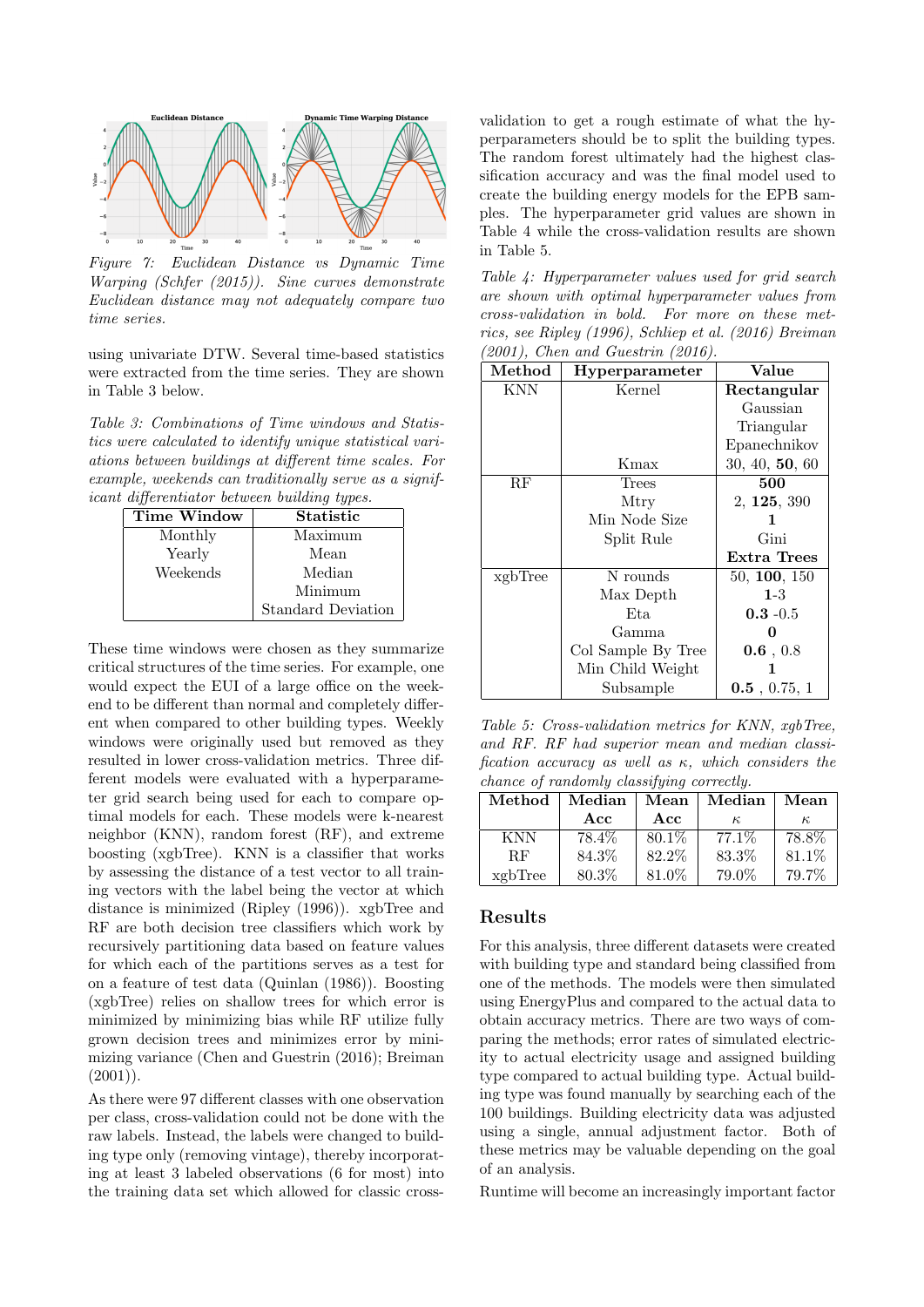as these results are scaled beyond 100 buildings. The Euclidean distance calculation was the fastest with a runtime 25x faster than the very slow dynamic time warping which must compare all sets of points. This runtime gap could be improved with additional numerical methods. The random forest was took only a few seconds to train as it only needed to be trained on 97 samples.

#### Quantitative Summary

Coefficient of Variation of Root-Mean Squared Error (CVRMSE) is a quantitative metric used for building energy modeling that measures error between simulation output and real data. The equation for CVRMSE is shown in equation [1.](#page-7-0)

<span id="page-7-0"></span>
$$
CVRMSE = \frac{1}{\bar{Y}} \sqrt{\frac{\Sigma_{i=1}^{n} (Y_i - \hat{Y})^2}{N}}
$$
(1)

It should be noted that CVRMSE is often computed for building energy models on monthly or hourly data for a year, whereas these numbers are computed for 15-minute data over a year. Also, missing data for this calculation was addressed by omitting "NA" values and the aforementioned imputation strategies. The performance metrics based on comparison of the resulting BEM and measured data is shown in Table [6.](#page-7-1)

<span id="page-7-1"></span>Table 6: While all three methods tested have similar error values, random forest demonstrates the lowest maximum error. For assessment of these quality results,  $\langle 15\%$  monthly or  $\langle 30\%$  hourly CVRMSE are often considered "investment grade" and errors here are 15-minute resolution. [\(ASHRAE](#page-9-17) [\(2014\)](#page-9-17))

| Method     | Min    | Median | Mean     | Max   |
|------------|--------|--------|----------|-------|
| ВF         | .7%    | 38.6%  | 44.1\%   | 206\% |
| Euc        | $.5\%$ | 38.5%  | $48.6\%$ | 545%  |
| <b>DTW</b> | $.5\%$ | 38.7%  | 49.1%    | 560%  |

#### Qualitative Summary

Qualitative results are sorted into three categories; direct accuracy, general accuracy, and commercial accuracy. Direct accuracy was determined by comparing the exact prediction with the actual building type. This was difficult to classify in some instances as a church or a car dealership could not be directly classified into building prototypes. General accuracy corrects this issue slightly by classifying actual buildings into their closest representative prototype building as well as combining categories such as small, medium and large office into a general "office" label. The final category is commercial accuracy which is simply residential (detached) or commercial (other). The accuracy values are shown in Table [7.](#page-7-2)

While accuracy is a reasonable metric, it can be a bit misleading given the dataset was comprised of about 80% residential detached houses. The ability of these classifiers to differentiate between residential build-

<span id="page-7-2"></span>Table 7: Euclidean distance classifier demonstrated the highest accuracy, primarily due its number of residential predictions coupled with the amount of residential buildings in the sample.

| Method | $\bold{Direct}$ |        | General   Commercial |
|--------|-----------------|--------|----------------------|
| 3.F.   | 62%             | 63%    |                      |
| Euc    | $80\%$          | $80\%$ | 81%                  |
| D'FW   | 71 V            |        |                      |

ings and commercial buildings is important as it has a large impact on building properties and energy use. Though this is a multi-class problem with 17 different buildings types, an estimate of the binary commercial classification quality can be obtained by simplifying the actual building type and the prediction to commercial or residential. As the simplification to commercial vs residential is done in a post-processing step, a single decision threshold is used.

Sensitivity (true positive rate - method predicts commercial and building is commercial) and specificity (true negative rate - method predicts residential and building is residential) are useful metrics for binary classification exercises as they highlight class imbalance issues. The sensitivity and specificity values are shown in Table [8.](#page-7-3) While the Euclidean classifier had the best direct accuracy of the three methods (Table [7\)](#page-7-2), it's over-prediction of residential in a highly residential dataset is problematic as it shows the classifier does not have the ability to separate these important building distinctions. In contrast, the lower direct accuracy of the Random Forest (Table [7\)](#page-7-2) may be caused by certain real commercial buildings in the dataset that behave more closely to a different commercial prototype, likely making these predictions more representative than a residential classification.

<span id="page-7-3"></span>Table 8: Random Forest was best at differentiating commercial vs residential buildings while Euclidean Distance over-predicted residential.

| Method     | Commercial<br>Sensitivity | Commercial<br>Specificity |
|------------|---------------------------|---------------------------|
| ВF         | 78.9%                     | 78.3%                     |
| Euc        | 0.05%                     | 100%                      |
| <b>DTW</b> | 36.8%                     | 87.8%                     |

There are some other interesting observations in the qualitative building classifications. For the Euclidean distance classification method, the large number of residential building assignments could be explained if the 15-minute electricity data for an apartment building was for a single unit which may closely resemble a small house and would be the closest classification. The number of warehouses classified is interesting as there were no actual warehouses in the dataset. This would lead one to believe that some of the houses electricity signature functioned more closely to a warehouse than a house based on scheduling an electricity use. This could also be due to the assumption that all buildings were 100% electric HVAC; if a building was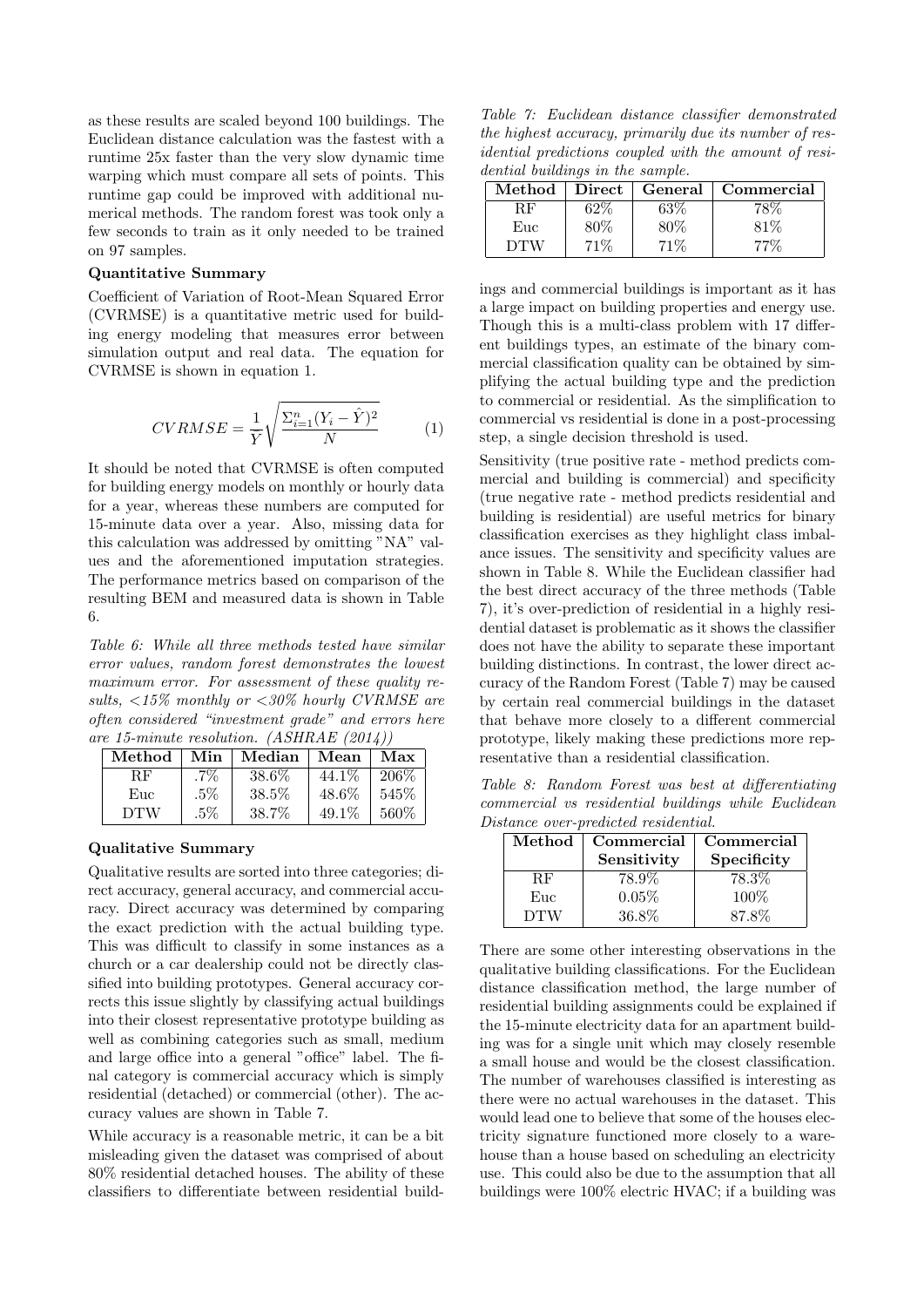heating with gas, it may more resemble a warehouse.

It should be noted that no post-processing was done for any of these methods. If 15-minute electricity is available, often billing rates may be available and may be used to change a building classification with awareness that assigning the correct building type may not lead to a more representative energy simulation.

#### Confidence

All of these methods utilize some sort of distance metric from Euclidean distance, to warping distance (DTW), and class probability (RF). These distances can be viewed as a pseudo-confidence factor with the premises with the smallest EUI distance (i.e. highest similarity) to prototypes being labels of the highest confidence. This confidence level allows the utility to determine to what degree they trust certain labels as well as if some buildings need to be labeled in another way if the distance is out of the normal range for that method. For visualization, the distances for each method were scaled between 0 and 1 and are shown in Figure [8.](#page-8-0)

<span id="page-8-0"></span>

Figure 8: Distance-based classification methods perform well at finding a close EUI signature match for building types whereas the RF classifier is least confident with its building type assignment.

For both the Euclidean distance and DTW distance methods, the majority of prototype-actual building matches has a small distance that increases for several observations. The observations with the smallest distance would be the predictions with the highest confidence. The shapes of these two methods is different than the random forest because of the way they are calculated. For this dataset, the maximum random forest probability was 37.4%. The reason the percent was this low is because of the similarity between prototype building vintages within building type bins which decrease the maximum probability per class. For example, the EUI signature of a 2010 small office may be similar to a 2007 small office; leading to a split in probability voting. A confidence could still be used for this method, but one would have to consider

the top probability classes to ensure a high-confidence prediction.

If was one to filter the dataset to only predictions below the mean, and below the first quartile distance for each method, the error rates would be expected to decrease. These scenarios are shown in Tables [9](#page-8-1) and [10.](#page-8-2) The increased filtering does limit the number of buildings in each; taking the average to 45 buildings for the mean filter and 20 buildings for the quartile filter.

<span id="page-8-1"></span>Table 9: The mean and median CVMRSE improves for Euclidean and DTW methods but worsens for RF compared to Table [6.](#page-7-1)

| Method     | Min  | Median | Mean | Max  | Acc  |
|------------|------|--------|------|------|------|
|            | ℅    | ℅      | $\%$ | ℅    | $\%$ |
| RF         | 18.7 | 45.8   | 51.8 | 138  | 71   |
| Euc        | 5.5  | 35.2   | 37.5 | 78.4 | 97   |
| <b>DTW</b> | 20.2 | 35.2   | 41.3 | 206  | 87   |

<span id="page-8-2"></span>Table 10: When filtering data for higher confidence levels, mean and median CVMRSE improves for the Euclidean and DTW methods but worsens for the RF compared to Table [9.](#page-8-1)

| $\operatorname{Method}$ | Min<br>% | Median<br>℅ | Mean<br>℅ | ${\rm Max}$<br>℅ | Acc<br>% |
|-------------------------|----------|-------------|-----------|------------------|----------|
| RF                      | 18.7     | 48.1        | 57.2      | 138              | 59       |
| Euc                     | 5.5      | 29.9        | 31.6      | 66.8             | 94       |
| <b>DTW</b>              | 20.2     | 29.9        | 32.4      | 55.4             | 100      |

These results are generally as expected with a decrease in CVRMSE for the Euclidean distance and DTW methods but the CVRMSE increases for the random forest method. This leads one to believe that the random forest probability may not be as effective as measuring confidence as the distance methods or building type probabilities across vintages need to be included.

### Conclusion

Assignment of building type and vintage is currently an outstanding challenge in the emerging area of urban-scale energy modeling. This study leveraged 15-minute whole-building electricity use and building energy models of 97 prototypes to assess data preparation and algorithmic accuracy for accurately assigning building type and vintage. Omission of large gaps (>75% of data), Auto Regressive Integrated Moving Average (ARIMA) for filling small gaps  $(<1$  Week), and Univariate Dynamic Time Warping (DTW) for filling large gaps  $(>1$  Week) was found to be effective in this study. Three building type classification methods were compared involving Euclidean distance, DTW, and machine learning with random forest and time-based statistics. Euclidean distance was the fastest and had the best overall classification accuracy, whereas the random forest performed better for commercial buildings. The run-time of DTW